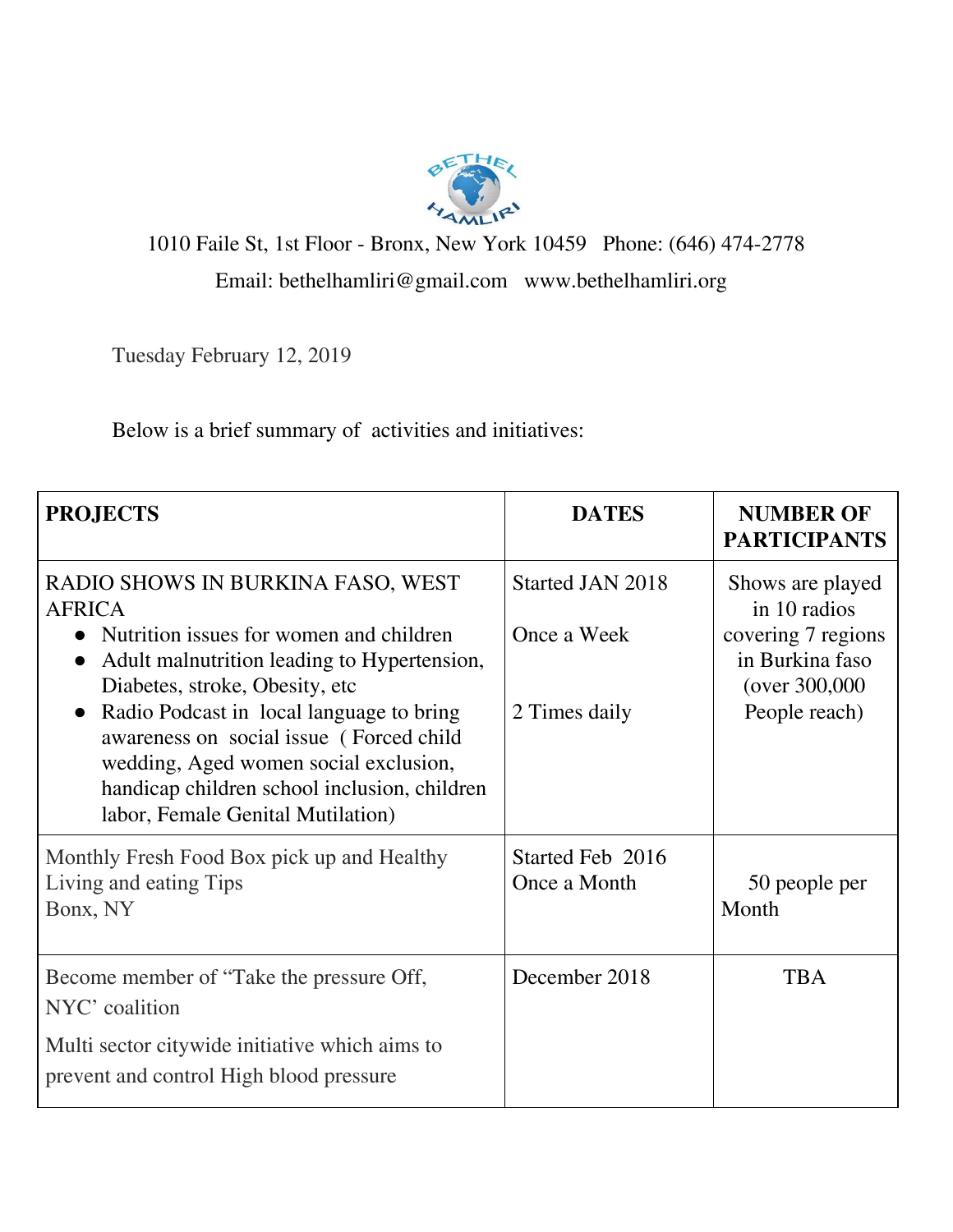| Diabetes Prevention Program Worksop<br>Bronx, NY                                                                                                                                 | <b>Started March 2017</b><br>Once a week for a<br>Year | 20 people per<br>worksop                                |
|----------------------------------------------------------------------------------------------------------------------------------------------------------------------------------|--------------------------------------------------------|---------------------------------------------------------|
| Financial literacy workshop                                                                                                                                                      |                                                        |                                                         |
| Harlem, NY                                                                                                                                                                       | Dec 2018                                               | <b>TBA</b>                                              |
| * Fundraising initiative program (Affinity) in<br>partnership with TD Bank                                                                                                       |                                                        |                                                         |
| Chronic Disease Self-Management Program<br>(CDSMP) Master Trainer Training ((Heart)<br>Disease, Diabetes, Stoke, Cancer, Arthritis,<br>Respiratory diseases)<br>Albani, New York | OCT 15-19,2018                                         | 2 Trained staff<br>certified                            |
| *Bethel Hamliri, inc awarded SMRC recognition<br>for program                                                                                                                     |                                                        |                                                         |
| BetheL Hamliri, inc Annual Healthfair<br>Crotona Park, Bronx NY                                                                                                                  | $-AUG$ 2018<br>-March 2017                             | 88 People<br>90 People                                  |
| Free HEARTSAVER/CPR/FIRST AID<br><b>TRAINING</b><br>Bronx, Harlem & Brooklyn NY                                                                                                  | $-AUG$ 2018<br>-OCT 2017<br>-SEP 2016<br>$-AUG$ 2015   | 20 PEOPLE<br>20 PEOPLE<br><b>16 PEOPLE</b><br>12 PEOPLE |